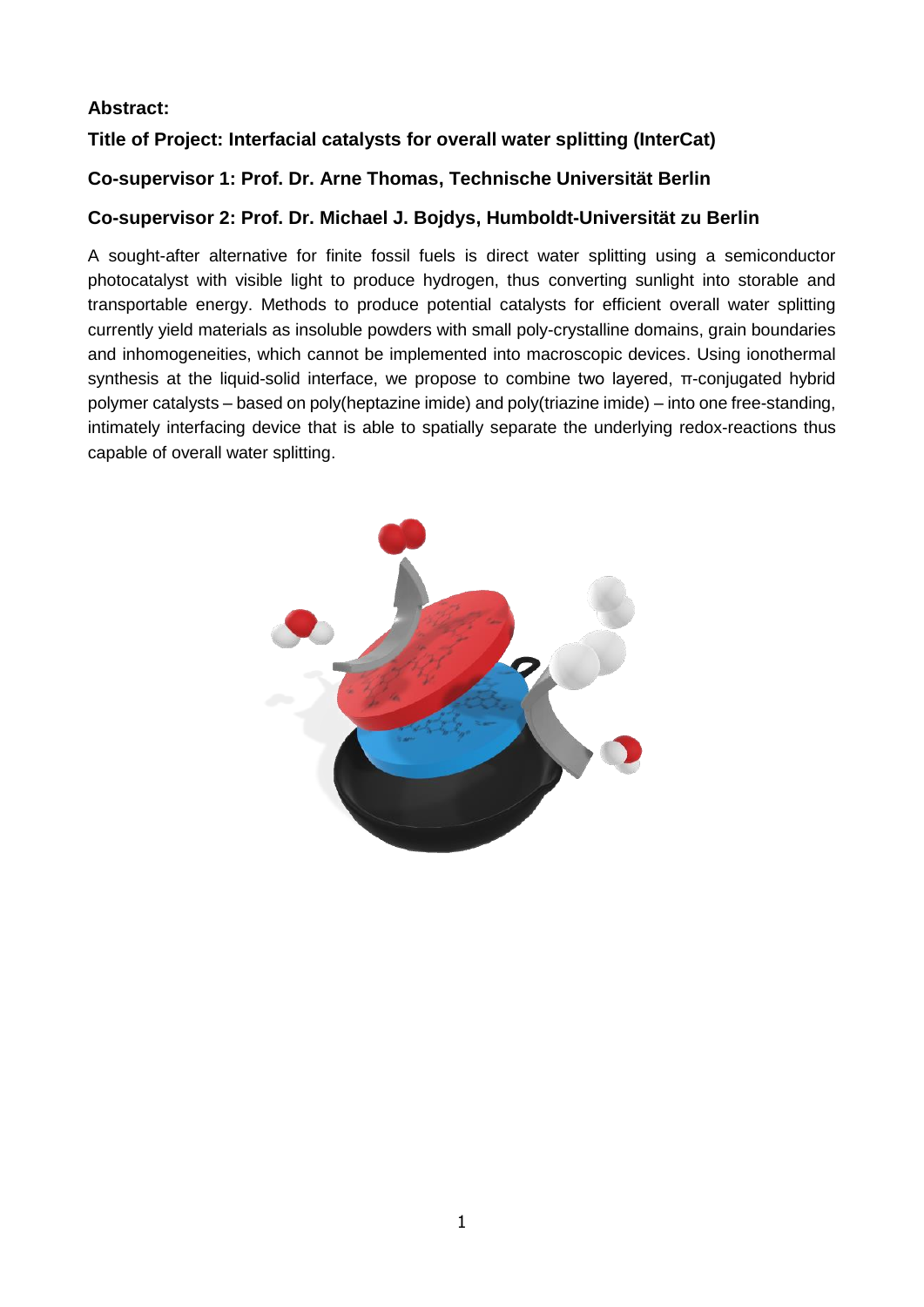### **Extended description version of the project:**

# **Title of Project: Interfacial catalysts for overall water splitting (InterCat)**

### **Co-supervisor 1: Prof. Dr. Arne Thomas, Technische Universität Berlin**

### **Co-supervisor 2: Prof. Dr. Michael J. Bojdys, Humboldt-Universität zu Berlin**

### **1. Overall goal of the project**

This project combines the expertise of two very unique labs from the HU (IRIS Adlershof) and the TU (UniSysCat) in organic and inorganic functional nanomaterial design and study of effects at interfaces. We will create and analyse sets of polymer-supported hybrid catalyst systems – based on carbon nitride polymers – that are individually able of oxygen evolution (OER) and hydrogen evolution (HER) from water. Then we will combine them via interfacial growth into free-standing, spatially separated and intimately interfacing devices capable of overall water splitting.

#### **2. State of the art**

Water splitting using photo- and electroactive organic materials is a key technology to a truly sustainable hydrogen-based energy economy, as it offers to reduce or to replace environmentally damaging and unsustainably sourced metals that are widely used in inorganic catalysts. <sup>1</sup> However, to this day, no metal-free material that is capable of overall water splitting with practical efficiencies has been achieved. Most of these organic systems suffer from structural disorder, as conventional covalent organic materials nucleate and grow in solvent mixtures and precipitate exclusively as insoluble powders with small (up to μm-sized), poly-crystalline domains, which cannot be implemented into macroscopic devices. We have shown previously that polymerisation at the liquidsolid interface produces organic materials (triazin-based graphitic carbon nitride (TGCN)) of unparalleled crystalline order.<sup>2</sup> A continuous band structure and macroscopic charge transport is possible in such organic materials because of the optimal alignment of π-conjugated building blocks.<sup>3</sup> TGCNs as well as related poly(heptazine imides) (PHI)<sup>4</sup> and poly(triazine imides) (PTI),<sup>5</sup> are therefore currently examined in our groups owing to their notable semiconducting and (photo)catalytic properties (**Fig. 1**). These CN-materials are prepared by thermal treatment of nitrogen-rich molecules in eutectic salt melts, such as LiX and KX (X=Cl or Br). We have recently shown that PHIs and PTIs can serve as host and matrix for transition metal cations and that the nature and amount of the metal species is strongly influencing their optoelectronic properties and photocatalytic performance. <sup>4</sup> These properties as well as the possibilities to deposited well-defined films on substrates should enable the preparation of hybrid layered catalysts with an intimate interface between OER and HER active layers, finally producing a Z-scheme catalyst for overall water splitting. Integration of HER/OER catalysts into devices is desirable to spatially separate the evolving gases  $(O_2 \text{ and } H_2)$  for reasons of usability and safety.



**Figure 1:** Chemical structures of TGCN, PTI, PHI